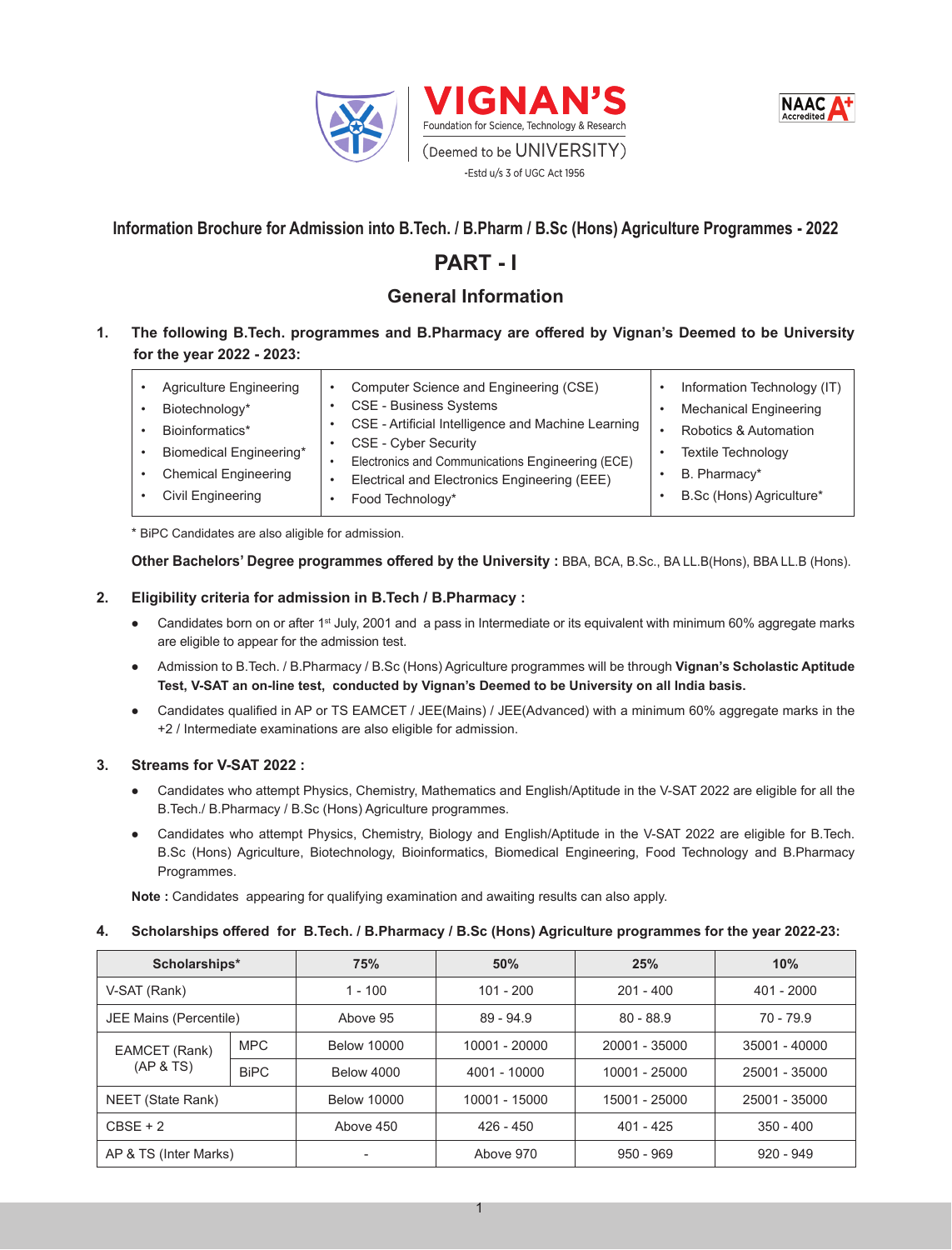- Preference in allotment of scholarship seats will be given to V-SAT'22 qualifed candidates.
- 25% of the total seats in each Department are reserved for scholarships. Out of that 5% seats with 75% scholarship, 10% seats with 50% scholarship and 10% seats with 25% scholarship. (For Example, out of 60 seats, 3 seats with 75% scholarship, 6 seats with 50% scholarship and 6 seats with 25 % scholarship).
- The scholarship seats are alloted in all programes on the basis of merit, availability of seats and first come first served basis.
- The scholarship is applicable for four years of study subject to maintaining a minimum of 70% of marks in the preceding year(s) without any backlogs.

#### **5. Fee structure for the academic year 2022-23**

**For Category 'A' -** Admission through V-SAT/EAMCET/JEE (Mains/Adv)-2022 with minimum 60% aggregate marks in the +2 / Intermediate examination of AP and TS.

**For Category 'B' -** open for candidates who have above 60% aggregate marks in the +2 / Intermediate examination of AP and TS.. (Terms and conditions apply)

|                                                |                                                   | <b>CATEGORY - A</b>                | <b>CATEGORY - B</b>                               |                                  |  |  |
|------------------------------------------------|---------------------------------------------------|------------------------------------|---------------------------------------------------|----------------------------------|--|--|
| <b>BRANCH</b>                                  | <b>Admission Fee</b><br>(Non refundable)(1st yr.) | <b>Tuition Fee**</b><br>(Per year) | <b>Admission Fee</b><br>(Non refundable)(1st yr.) | <b>Tuition Fee</b><br>(Per year) |  |  |
| <b>Computer Science and Engineering</b>        |                                                   |                                    |                                                   |                                  |  |  |
| <b>CS - Business Systems</b>                   |                                                   |                                    |                                                   |                                  |  |  |
| CSE-Artificial Intelligence & Machine Learning | Rs. 20,000/-                                      | Rs. 2,60,000/-                     | Rs. 20,000/-                                      | Rs. 3.60,000/-                   |  |  |
| <b>CSE - Cyber Security</b>                    |                                                   |                                    |                                                   |                                  |  |  |
| Information Technology                         |                                                   |                                    |                                                   |                                  |  |  |
| B.Sc (Hons) Agriculture*                       |                                                   |                                    |                                                   |                                  |  |  |
| Biotechnology*                                 |                                                   |                                    |                                                   |                                  |  |  |
| <b>Biomedical Engineering*</b>                 |                                                   |                                    |                                                   |                                  |  |  |
| Bioinformatics*                                | Rs. 20,000/-                                      | $1,80,000/-$                       | Rs. 20,000/-                                      | Rs. 2,80,000/-                   |  |  |
| Food Technology*                               |                                                   |                                    |                                                   |                                  |  |  |
| B. Pharmacy*                                   |                                                   |                                    |                                                   |                                  |  |  |
| ECE                                            |                                                   |                                    |                                                   |                                  |  |  |
| <b>Agriculture Engineering</b>                 |                                                   |                                    |                                                   |                                  |  |  |
| <b>Chemical Engineering</b>                    |                                                   |                                    |                                                   |                                  |  |  |
| Civil Engineering                              |                                                   |                                    |                                                   |                                  |  |  |
| EEE                                            | Rs. 20,000/-                                      | $1,00,000/-$                       | Rs. 20,000/-                                      | Rs. 2,00,000/-                   |  |  |
| <b>Mechanical Engineering</b>                  |                                                   |                                    |                                                   |                                  |  |  |
| Robotics and Automation                        |                                                   |                                    |                                                   |                                  |  |  |
| <b>Textile Technology</b>                      |                                                   |                                    |                                                   |                                  |  |  |

\* BiPC candidates are also eligible for admission into these programmes. \*\* Tuition fee can be paid in two installments semester wise.

#### **Effective Fee per year with Scholarships for the academic year 2022-23**

| <b>Branch</b>                                                                                                                   | <b>Admission Fee</b><br>(Non refundable) (1st yr.) | 75%<br><b>Scholarship</b> | 50%<br><b>Scholarship</b> | 25%<br><b>Scholarship</b> | 10%<br><b>Scholarship</b> |
|---------------------------------------------------------------------------------------------------------------------------------|----------------------------------------------------|---------------------------|---------------------------|---------------------------|---------------------------|
| CSE / CS - BS / CSE - AIANDML<br>CSE - CS / IT                                                                                  | Rs. 20.000/-                                       | Rs.65.000/-               | Rs. 1,30,000/-            | Rs. 1,95,000/-            | Rs. 2.34.000/-            |
| B.Sc (Hons) Agriculture* / Biomedical*<br>Biotechnology* / Bioinformatics* /<br>Food Technology* / B. Pharmacy* /<br><b>ECE</b> | Rs. 20.000/-                                       | Rs. 45.000/-              | Rs. 90.000/-              | Rs. 1,35,000/-            | Rs. 1,52,000/-            |
| Agriculture Engg / Chemical / Civil /<br>EEE / Textile Technology / Mechanical /<br>Robotics and Automation                     | Rs. 20.000/-                                       | Rs. 25.000/-              | Rs. 50.000/-              | Rs. 75.000/-              | Rs. 90.000/-              |

\* BiPC candidates are also eligible for admission.

**Note :** Minimum 25% Scholarship will be awarded to all SC / ST admitted students in all programmes.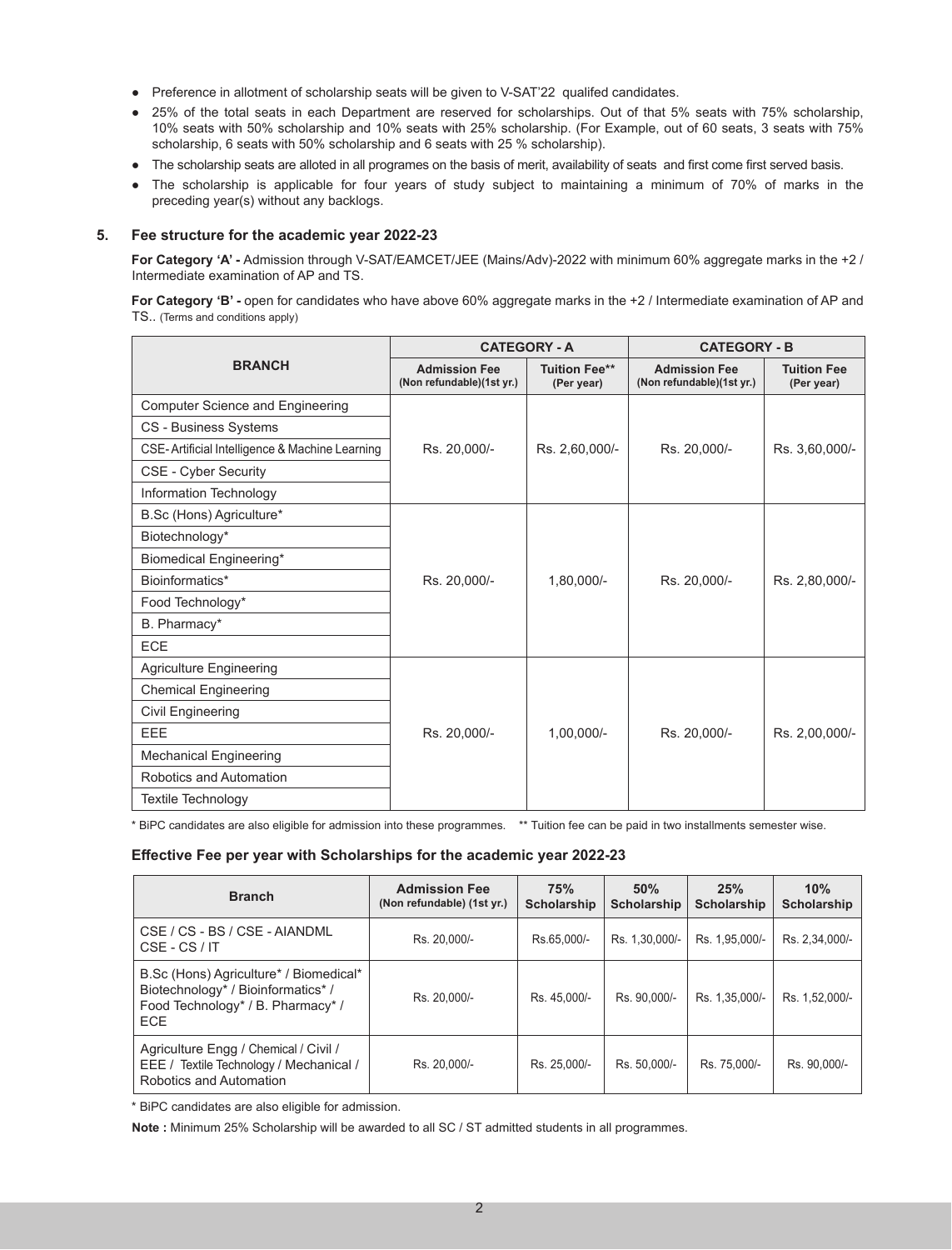#### **Hostel Fee**

| <b>Type of Accommodation</b> | Fee            | <b>Registration Fee (Non refundable)</b> | Total Fee per year |  |  |
|------------------------------|----------------|------------------------------------------|--------------------|--|--|
| A/C rooms                    | Rs. 1.25.000/- | Rs. 5.000/-                              | Rs. 1.30.000/-     |  |  |
| Non A/C rooms                | Rs. 95.000/-   | Rs. 5.000/-                              | Rs. 1,00,000/-     |  |  |

Hostel Fee can be paid in two installments semester wise.

#### **Study loans**

 The admitted candidates are eligible to apply for a study loan towards tuition fee, hostel fee, transport and purchase of books in all Nationalised Banks subject to terms and conditions of banks.

#### **6. Admission procedure :**

- The admission will be on the basis of the performance in the V-SAT /EAMCET/JEE-2022.
- The merit position of the candidate for admission will be based on the RANK obtained in V-SAT /EAMCET/JEE-2022, provided if he/she gets minimum 60% aggregate marks in the +2 / Intermediate examination as per the eligibility criteria. Admissions will be purely on merit and by following the reservation policy applicable to Vignan's University.
- A common merit list will be prepared based on the performance in the entrance test and they will be called for the counseling to be held at the Vignan's University premises at Vadlamudi, Guntur District, A.P. through common ranking.
- It is the responsibility of the candidates to ascertain whether they possess the requisite qualification for admission. Having been appeared for the competitive examination or called for counseling does not necessarily mean acceptance of the eligibility for admission.
- The admission offered to a candidate who has been provisionally admitted to a programme will stand cancelled if he/she does not submit the relevant documents in original pertaining to admission (such as marks statements, rank card, transfer certificate, conduct certificate etc.) to the Dean-Admissions before the date stipulated in the admission offer.
- Admissions to various programmes will, however, be subject to verification of facts from the original certificates/documents of the candidates. In case any discrepancy is noticed even at a later point of time after admission, the management reserves the right to cancel the admission and such a decision shall be final and binding on the candidate.

|   | <b>IMPORTANT DATES TO REMEMBER</b>                      |                                                                                                                                 |  |  |  |  |  |  |  |
|---|---------------------------------------------------------|---------------------------------------------------------------------------------------------------------------------------------|--|--|--|--|--|--|--|
|   | Issue of Application forms :                            | 01 <sup>st</sup> December 2022 onwards                                                                                          |  |  |  |  |  |  |  |
| 2 | On-line Test Dates:                                     | $25th$ to $30th$ April 2022                                                                                                     |  |  |  |  |  |  |  |
| 3 | Test Time:                                              | Slot 1, 08.00 A.M. to 10.30 A.M.<br>Slot 2, 11.00 A.M. to 01.30 P.M.<br>Slot 3. 02.30 P.M. to 05.00 P.M.                        |  |  |  |  |  |  |  |
| 4 | Announcement of V-SAT 2021 result:                      | 8 <sup>th</sup> May 2022                                                                                                        |  |  |  |  |  |  |  |
| 5 | Counseling of merit listed candidates<br>for admission: | Venue: Vignan's Deemed to be University, Vadlamudi, Guntur – 522 213<br>(A.P) Ph: +91 863 2344777 / 78 Toll Free: 1800-425-2529 |  |  |  |  |  |  |  |

#### **7. V-SAT 2022 On-line Test and Admission Schedule :**

**Note :** The changes in the above schedule, if any, due to unavoidable circumstances will be informed to the candidates.

As at date of printing every attempt has been made to present accurate information, the University reserves the right to change without any notice about courses offered, intake capacity and other terms & conditions at the time of admission.

#### **8. V-SAT 2022 Question Paper Pattern**

- The question paper will be in English and consists of 4 sections (Maths or Biology, Physics, Chemistry and English/Aptitude)
- The questions are of multiple choice and objective type. Each question has 4 options. Choose the right option.
- Each correct answer carries one mark.
- There is no negative marking.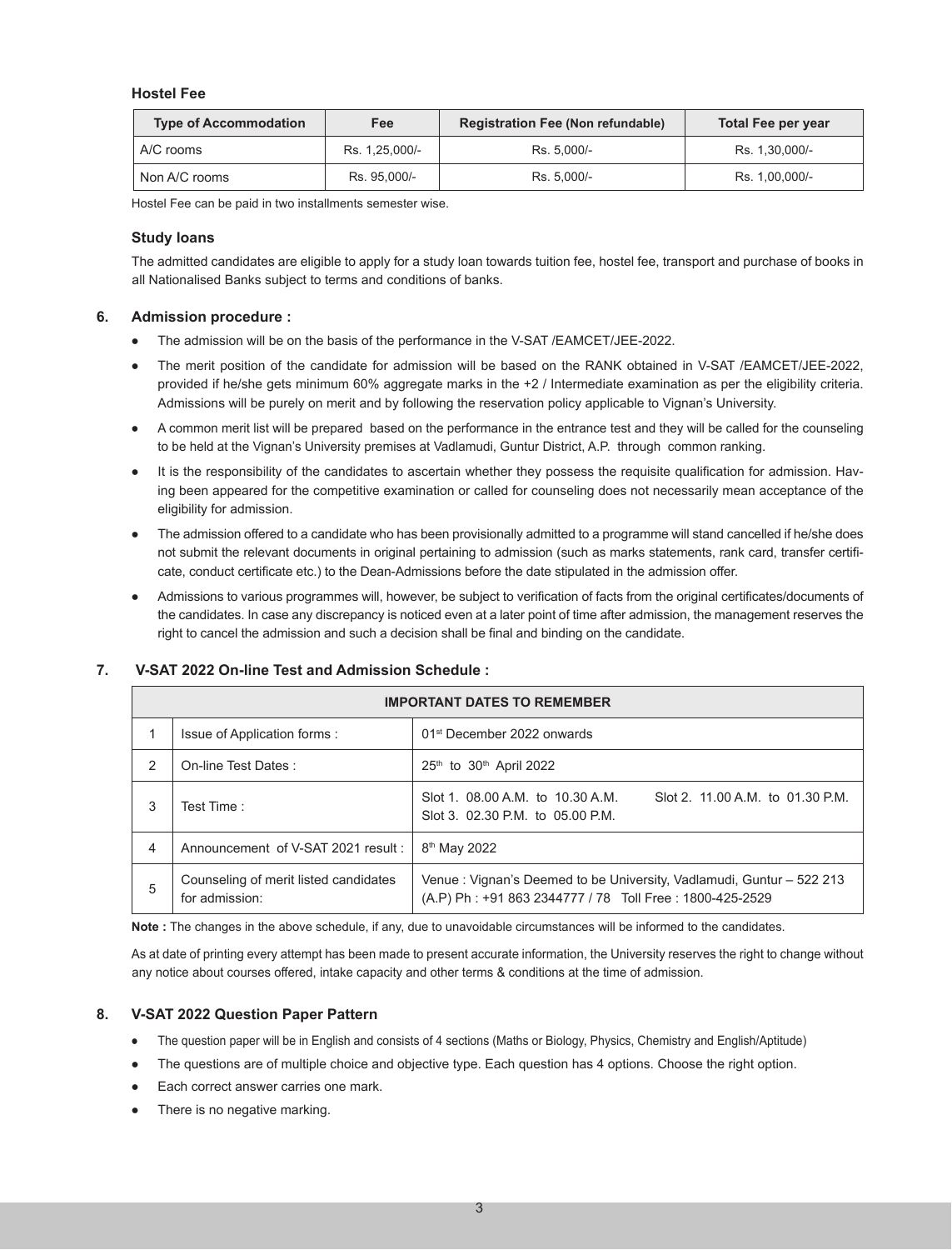| S.No  | <b>Details</b>                                                        |
|-------|-----------------------------------------------------------------------|
|       | Section I: Mathematics or Biology consists of 30 questions (30 Marks) |
| 2     | Section II: Physics consists of 30 questions (30 Marks)               |
| 3     | Section III: Chemistry consists of 30 questions (30 Marks)            |
| 4     | Section IV: English/Aptitude consists of 30 questions (30 Marks)      |
| Total | 120 questions (120 Marks)                                             |

 For model question paper logon to www.vignan.ac.in

#### **9. V-SAT 2022 Rules**

- Candidates should report to the respective centre 30 minutes prior to the commencement of the test. Live demonstration of on-line test will be arranged for the candidates before the commencement of test.
- Candidates must bring their hall ticket with them.

**Note :** Use of calculators, log tables and slide ruler, watches with facilities of calculator, and cellular phones are strictly prohibited for the test. Candidates should not bring any material with them except the Hall Ticket, Pen, H.B. Pencil and Eraser.

#### **General Instructions**

- The test centre Co-ordinator is authorized to dismiss a candidate from the test for any of the following reasons:
	- 1. Creating disturbance.
	- 2. Attempting to take the test on behalf of someone else.
	- 3. Talking to other test taker(s).
	- 4. Use of calculators, slide rules, cell phones, concealed microphones, wireless devices or any other material that may aid in answering questions.

#### **Timings & Breaks**

- The test is of 150 minutes  $(2<sup>1</sup>/)$
- $\bullet$  No break is permitted during the test.

#### **10. Application forms**

**Issue:** Application forms will be issued from 01<sup>st</sup> December 2022 onwards. There are four modes of obtaining applications (for details visit our website www.vignan.ac.in).

#### **i. Direct**

 Candidates can obtain applications by post from the University Admissions Office on payment of Rs. 1200/- through DD drawn in favour of Vignan University, payable at Guntur or in person from any of Vignan Schools or Colleges at Guntur, Hyderabad, Eluru, Rajahmundry, Visakhapatnam, Ongole and Vignan offices at Vijayawada, Guntur & Hyderabad.

#### **ii. Indian Bank Branches**

 Applications can also be obtained from Indian Bank branches throughout the States of Andhra Pradesh and Telangana. (For details refer to the last page of this booklet).

#### **iii. Download**

 Application form can be downloaded from the University website : www.vignan.ac.in. The duly filled application along with the DD for Rs. 1200/- drawn in favour of Vignan University, payable at Guntur should be sent to **Dean-Admissions :** Vignan's Deemed to be University, Vadlamudi, Guntur - 522 213 (A.P), so as to reach before the last date specified. Candidates should write their name and address on the reverse of DD. 

#### **iv. Apply-online**

 Candidates can also apply online from the University website : **www.vignan.ac.in** through net banking / credit card / debit card and there is no need to send the copy of the application form by the applicant.

#### **Receipt of application forms**

- Applications received after the due date will not be entertained.
- Candidates are advised to retain a xerox copy of the filled in application for future reference.
- The University will not be responsible for any postal delay, loss in postal transit or any irregularity beyond the control of the University.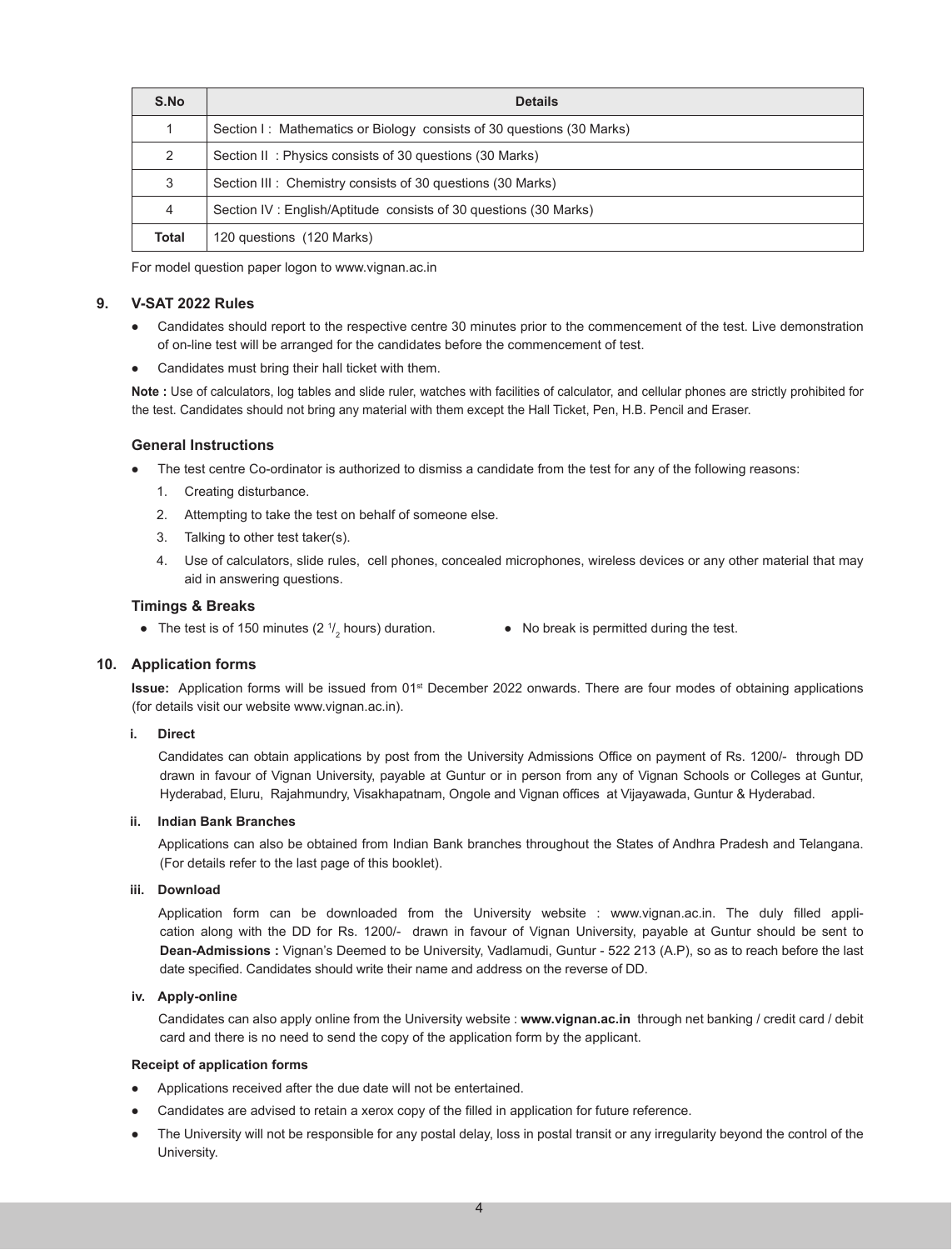#### **11. Information at different stages**

| <b>Receipt of application</b> | Through Phone/SMS/e-mail (dean adm@vignan.ac.in) using the application number<br>about 10 days after dispatching the application. |
|-------------------------------|-----------------------------------------------------------------------------------------------------------------------------------|
| <b>Hall Ticket</b>            | Mentioning application number and the test centre after processing the application.                                               |

 Candidates will be informed about the status of the application and hall ticket as under :

## **12. Test Centres for V-SAT 2022**

 V-SAT '22 will be held in various cities across the country. The list of test centres along with their corresponding codes is given under 'Instructions to fill up the Application Form'.

**Important :** The test centre, once allotted to the candidates, shall not be changed under any circumstances. While every effort will be made to allot test centre and time opted by the candidate, the University reserves the right to allot a centre and time other than that of the candidate's choice.

#### **13. Hall Ticket**

#### **Important information**

- The hall ticket will be issued only to the candidates who have submitted their application forms complete in all respects, on or before the last date as specified.
- The hall ticket will contain name, photograph, signature, address of the test centre allotted and test date & time.
- Hall tickets will be dispatched through courier/speed post.
- The hall ticket can be downloaded from the website www.vignan.ac.in one week prior to the test date by entering the application number or date of birth of applicant.
- The hall ticket once received should be carefully examined by the candidate. If any discrepancy is noticed, it should immediately be brought to the notice of the Dean-Admissions, Vignan's University. (dean adm@vignan.ac.in) Ph:+91863-2344777 / 78 Toll free No. 1800-425-2529.
- No candidate will be permitted to take the test without a valid hall ticket. The hall ticket should be produced to the invigilators for verification.
- Candidate must not tamper with the hall ticket or alter any entry made therein after it has been authenticated.
- The hall ticket is not transferable to any other person. Impersonation is a legally punishable offence.
- The hall ticket is an important document. It should be preserved and produced at the time of counseling and admission.

#### **14. Hall Ticket not received due to application being incomplete**

 Vignan's University does not take any responsibility to inform candidates who have sent an incomplete application. Candidates are advised to check twice before submission that the application form is complete in all respects before posting.

#### **15. Duplicate hall ticket**

In case a candidate fails to get a hall ticket 7 days before the scheduled date for V-SAT 2022, he / she should report the same immediately to the Dean-Admissions and if he/she does not receive the hall ticket before the examination date, he/she would have to meet the University Representative one day before the examination at the test centre with a xerox copy of the application form, DD and two attested passport size photographs, identical to the one affixed on the application form. Enquiries pertaining to the hall ticket without mentioning application number will not be entertained under any circumstances.

#### **16. Counseling procedure for allocation of seats / branch**

- The date / time of counseling will be intimated to the candidates either by post or through SMS or E-Mail and will also be displayed in the University website : www.vignan.ac.in/admissions.
- Change of date / time of counseling is generally not permissible. If a candidate fails to appear personally for counseling on the date and time specified, he/she will forfeit his candidature for the allotment of seat on that day. However, he / she is eligible to appear for subsequent counseling depending on the availability of seats.
- The candidates should produce the original documents listed below along with one set of photocopies while reporting for counseling. Candidates will not be allowed to participate in the counseling process without these documents.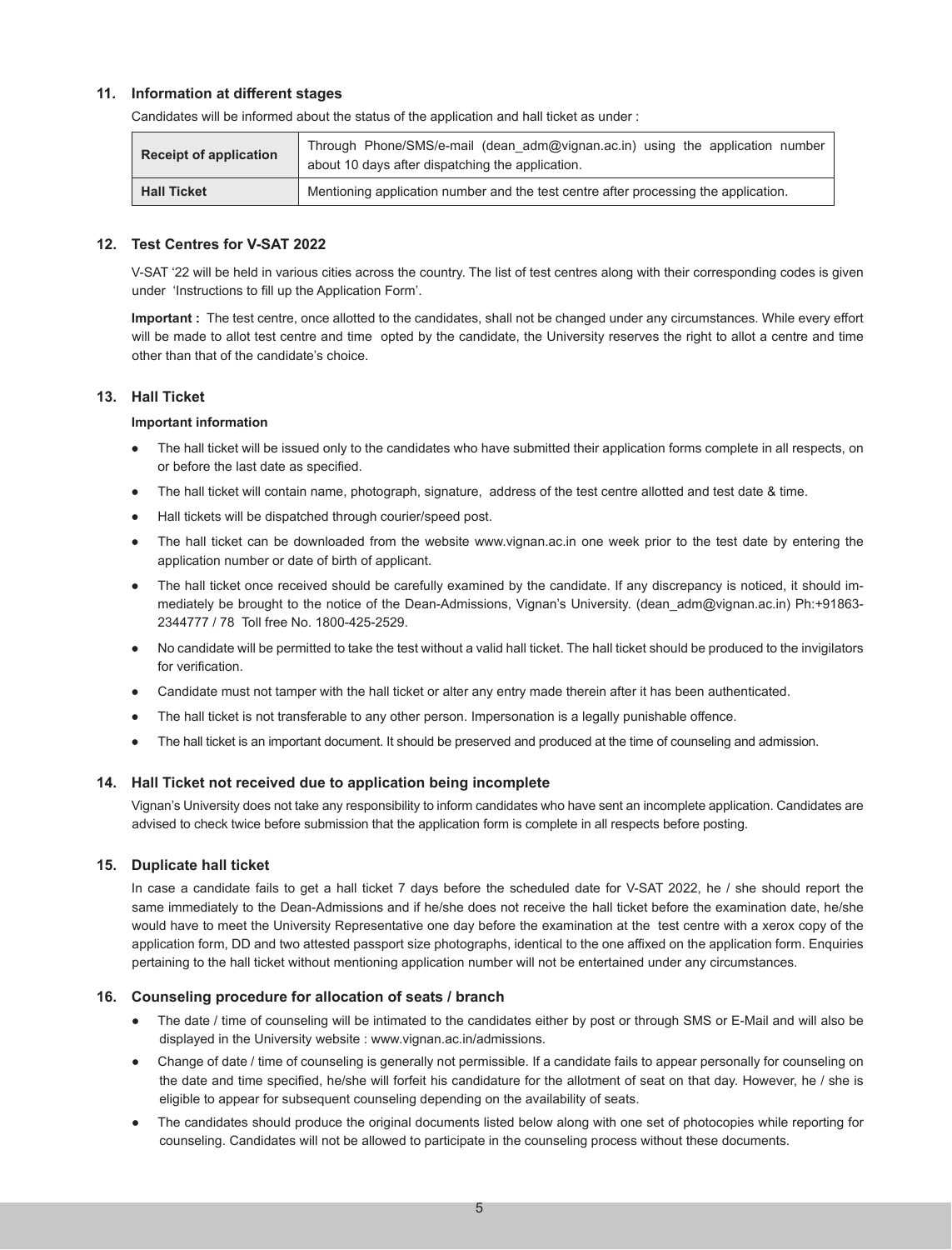## **17. Required original documents during counseling**

- Counseling call letter.
- V-SAT / JEE / EAMCET hall ticket.
- V-SAT / JEE / EAMCET rank card.
- 10th class marks memo as a proof of date of birth.
- Marks sheet of qualifying examination.
- Caste certificate (if applicable)
- Aadhar Card.
- Candidates will be allowed to participate in the counseling process only after verification of the documents. Authentic records pertaining to identification, age, marks sheet of qualifying examination, and other eligibility criteria, will be checked. If a candidate fails to produce any of these documents, he/she will not be considered for counseling.
- The candidate will be offered a seat based on his / her rank in the merit list and availability of seats.
- $\bullet$  After allotment of a seat in a branch and acceptance of the same by the candidate he / she will remit the prescribed  $I^{st}$ semester tuition fee and admission fee either by Challan in the bank or DD drawn in favour of VFSTR-GF payable at Guntur.
- After payment of prescribed fee ,seat allotment order will be issued to the candidate confirming his\ her admission.

## **18. Submission of documents on admission**

 The following original documents are required to be submitted at the time of admission.

| V-SAT / JEE / EAMCET hall ticket.      | 10 <sup>th</sup> Class marks memo.            |
|----------------------------------------|-----------------------------------------------|
| V-SAT / JEE / EAMCET rank card.        | Transfer Certificate / Migration Certificate. |
| Provisional letter of admission offer. | Caste Certificate (BC, SC, ST).               |
| Qualifying examination marks sheet.    | Conduct Certificate.                          |
| Aadhar Card                            | Income Certificate                            |

All the above referred documents in original shall be handed over in the Office of Admissions on or before the date prescribed by the University, failing which provisional admission accorded will stand cancelled.

## **19. Discontinuance / Cancellation from the programme**

- 1. Admission fee of Rs. 10,000/- is non-refundable, once student is provisionally admitted.
- 2. Tuition fee paid will be refunded, if the student cancel his/her admission before the commencement of class work and admission fee will not be refunded.
- 3. Prior to closing of admissions and after commencement of class work, tuition fee is refundable with proportionate deduction of tuition fee.
- 4. Once admissions are closed, the entire 1<sup>st</sup> semester fee collected shall be forefeited.

#### **20. General discipline**

 All candidates admitted to the University shall follow code of conduct, pay the requisite tuition/ transport/examination and hostel fee etc by the due dates, attend their classes regularly and abide by the rules and regulations of the University. If at any point of time, the conduct of a candidate is not satisfactory or is of suspicious nature, the management reserves the right, to make him / her vacate the hostel or expel him / her from the University without assigning any reason thereof.

 RAGGING IN ANY FORM IS FORBIDDEN. IF ANYONE IS INVOLVED IN RAGGING HE/SHE CAN BE RUSTICATED FROM THE UNIVERSITY. Help line : Anti Ragging Phone No. 9347162038, 8008366664, 9985361424.

**Note :** Vignan's Deemed to be University reserves the right to alter any date or activity schedule announced or add, alter or delete information contained under various headings owing to administrative / operational reasons. The University also reserves the right to alter any of the terms of admission.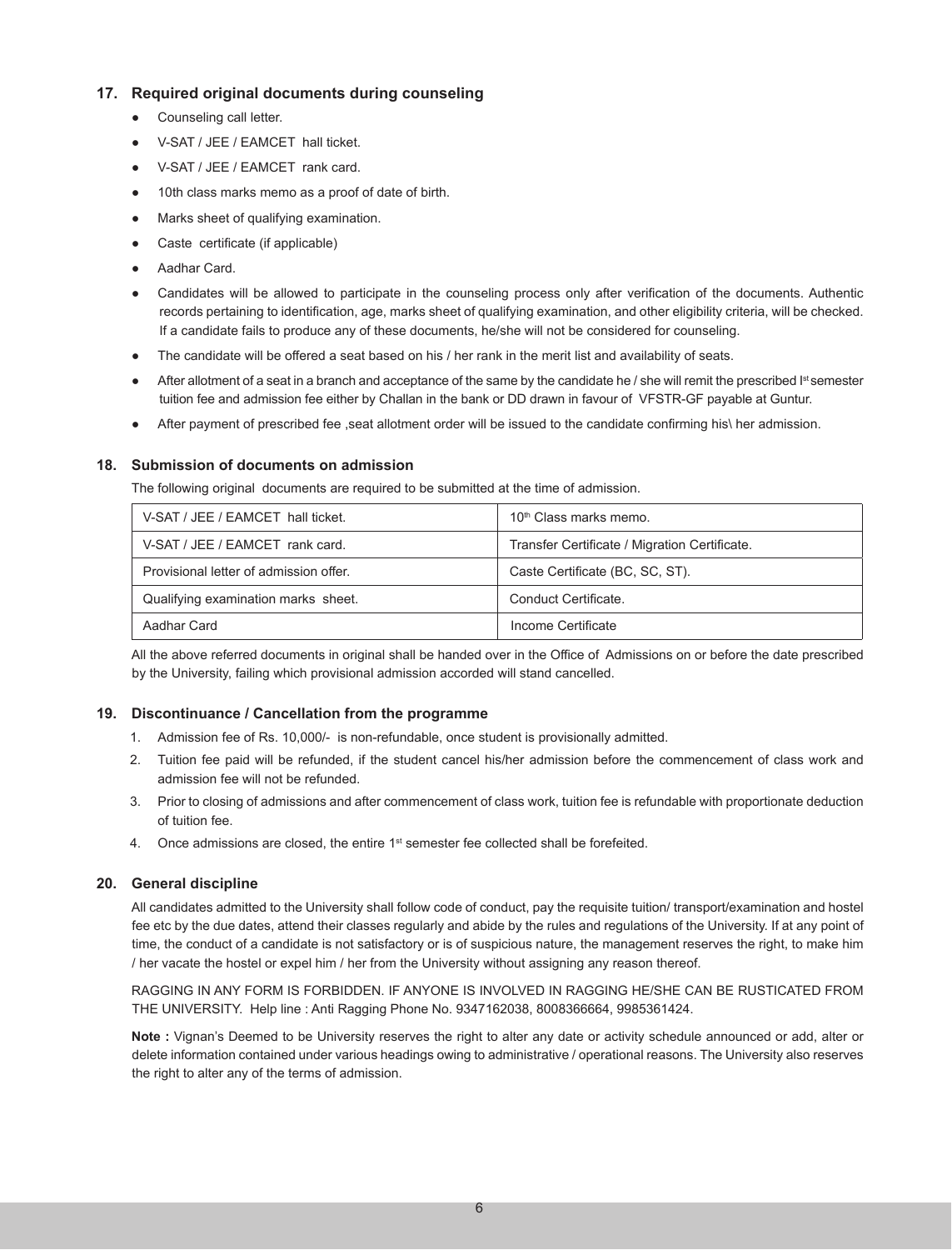# **PART - II**

# **Instructions to fill up the application form**

#### **General Instructions**

- Read the following instructions carefully before filling in the application form. Requests for corrections will not be entertained later. Refer to the specimen copy enclosed in this brochure.
- The application form should be filled by the candidate in his/her own handwriting. Candidates should send only the original application form and may retain a xerox copy.
- The application form scanning / processing is automated. Hence take utmost care in writing with black ballpoint pen in the boxes wherever provided.
- Do not scribble, cut, tear or erase the application form. Make sure that no stray marks anywhere on the application form.
- The photograph, signature and address of the applicant are to be scanned. So paste a recent colour photograph of good quality with light colour background. Sign in the prescribed place using only a black ballpoint pen.
- Note that your name, your parent's / guardian's name and your date of birth should be exactly the same as given in your 10th Class marks memo / Higher Secondary School examination certificate.
- The application must be complete in all respects. An incomplete application or application filled in a language other than English will be rejected.
- Candidates are advised to retain with them a xerox copy of the filled-in application for future reference and quote the application number in all their future correspondence.

#### **Instructions for filling the application form (for downloaded applications)**

- I. Carefully read the V-SAT 2022 Instruction Guide before you proceed to fill the form.
- ii. Read and understand all the instructions and eligibility criteria for admission before proceeding to fill the application form.
- iii. You are advised to take a print out of these instructions so that you can refer to the same while filling the form.
- iv. Once you confirm the data entered, you will not be allowed to change the same.
- v. For downloaded application form, you should take two copies of the printout. Once you take the printout of the form, affix your photograph, fill the application form, sign and attach the Demand Draft for Rs. 1200/- drawn in favour of "Vignan University" payable at Guntur and send one copy of the same by registered post /speed post to the following address. You should retain the second copy with you for your reference.

#### **Dean - Admissions**

Vignan's Deemed to be University Vadlamudi, Guntur - 522 213 Ph. No. : +91 863 2344777 / 78, Toll free No. 1800-425-2529

#### **Item wise instructions for filling the application form**

**1. NAME OF THE APPLICANT** - Write your name in CAPITAL LETTERS as it appears in your 10th class marks memo. Leave one blank box between adjacent words. Do not use any prefixes like Mr., Mrs., Miss/Ms. etc.

 For example : Mr. CHENNAMA PRASADA RAO should be written as

|  |  |  |  | N |  | M |  |  |  |  |  |  |  |  |  |  |  |  |  |  |  |  |
|--|--|--|--|---|--|---|--|--|--|--|--|--|--|--|--|--|--|--|--|--|--|--|
|--|--|--|--|---|--|---|--|--|--|--|--|--|--|--|--|--|--|--|--|--|--|--|

**2. DATE OF BIRTH** - Enter the date, month and year of your birth as recorded in 10th class marks memo in DD/MM/YY format only. When the number or date or month is a single digit, zero should be prefixed.

 For example : 17th August 2020 will be entered as

| <b>DATF</b> | <b>MONTH</b> | <b>YEAR</b> |
|-------------|--------------|-------------|

**3. SEX** - Tick Mark the appropriate box only.

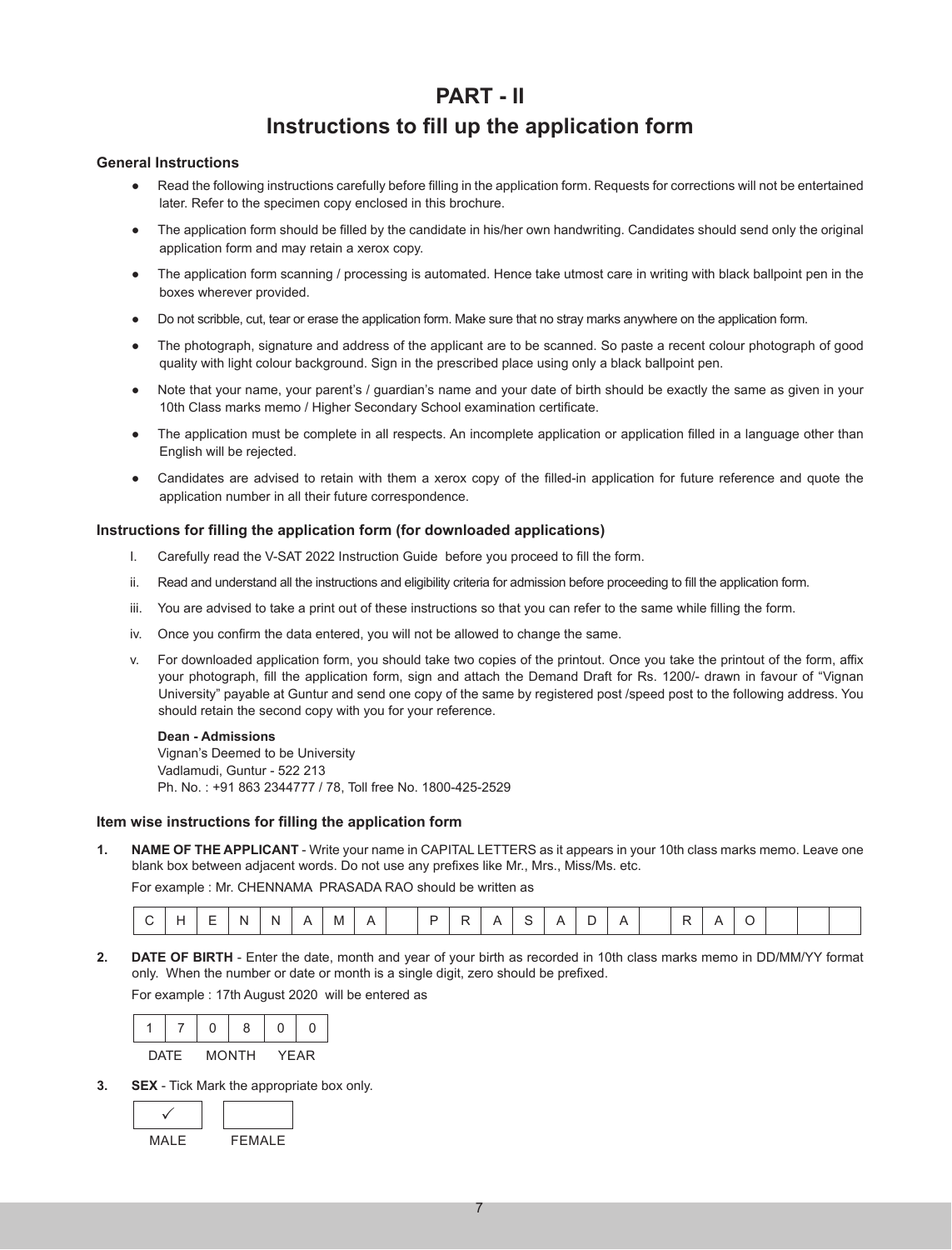#### **4. COURSE CHOICE (B.Tech)**

| Course                                            | Code | Course                                     | Coo |
|---------------------------------------------------|------|--------------------------------------------|-----|
| <b>Agriculture Engineering</b>                    | 31   | Electronics and Communications Engg. (ECE) | 41  |
| Biotechnology                                     | 32   | Electrical & Electronics Engineering (EEE) | 42  |
| <b>Bioinformatics</b>                             | 33   | Food Technology                            | 43  |
| <b>Biomedical Engineering</b>                     | 34   | Information Technology (IT)                | 44  |
| <b>Chemical Engineering</b>                       | 35   | <b>Mechanical Engineering</b>              | 45  |
| Civil Engineering                                 | 36   | Robotics and Automation                    | 46  |
| Computer Science and Engineering (CSE)            | 37   | Textile Technology                         | 47  |
| <b>Computer Science and Business Systems</b>      | 38   | <b>B.</b> Pharmacy                         | 48  |
| CSE- Artificial Intelligence and Machine Learning | 39   | <b>B.Sc (Hons) Agriculture</b>             | 49  |
| CSE - Cyber Security                              | 40   |                                            |     |

| Course                    | Code | Course                                     | Code |
|---------------------------|------|--------------------------------------------|------|
| ing                       | 31   | Electronics and Communications Engg. (ECE) | 41   |
|                           | 32   | Electrical & Electronics Engineering (EEE) | 42   |
|                           | 33   | Food Technology                            | 43   |
| ing                       | 34   | Information Technology (IT)                | 44   |
| g                         | 35   | <b>Mechanical Engineering</b>              | 45   |
|                           | 36   | Robotics and Automation                    | 46   |
| nd Engineering (CSE)      | 37   | <b>Textile Technology</b>                  | 47   |
| nd Business Systems       | 38   | <b>B.</b> Pharmacy                         | 48   |
| ence and Machine Learning | 39   | <b>B.Sc (Hons) Agriculture</b>             | 49   |
|                           |      |                                            |      |

 For Example an applicant with ECE as the first choice, Civil Engineering as second choice and EEE as third choice should right as:



| CHOICE 1 | CHOICE 2 | CHOICE 3 |
|----------|----------|----------|

**5. TEST CENTRE** - Refer to the table given below for test centre codes. You can give any two choices as per priority. You may be allotted any one of them.

 For example, an applicant with Vijayawada as the first choice and Bengaluru as the second choice should write as :



**6. TEST DATE & TIME** - Enter the date, month and year as per the convenience of the candidate. For example, if the candidate wishes to appear on 15th May 2021. Please enter



TEST TIME : Every day three time slots are provided i.e., 8AM to 10.30 AM, 11AM to 1.30 PM. and 2.30 PM to 5 PM. Candidate can choose any one. For example, 11AM to 1.30PM, Please tick slot 2

**Slot 1.** 8 AM to 10.30 AM  $\vert$  **Slot 2.** 11 AM to 1.30 PM  $\vert \checkmark \vert$  **Slot 3.** 2.30 PM to 5 PM

```
TEST CENTRE CODES
```

| Test Centre         | Code | Test Centre           | Code | <b>Test Centre</b>   | Code | Test Centre                | Code |
|---------------------|------|-----------------------|------|----------------------|------|----------------------------|------|
| <b>ANANTAPUR</b>    | 11   | HYD/DILSUKHNAGAR ZONE | 20   | <b>KOLLAM</b>        | 29   | <b>RAJAHMUNDRY</b>         | 38   |
| ASANSOL             | 12   | HYD / KUKATPALLY ZONE | 21   | <b>KOZHIKODE</b>     | 30   | <b>RANCHI</b>              | 39   |
| <b>BENGALURU</b>    | 13   | <b>JABALPUR</b>       | 22   | <b>KURNOOL</b>       | 31   | <b>TANUKU</b>              | 40   |
| <b>BHOPAL</b>       | 14   | <b>JAMSHEDPUR</b>     | 23   | <b>MACHILIPATNAM</b> | 32   | <b>TIRUPATHI</b>           | 41   |
| <b>BHUBANESHWAR</b> | 15   | KAKINADA              | 24   | <b>NELLORE</b>       | 33   | <b>VARANASI</b>            | 42   |
| <b>CHENNAI</b>      | 16   | <b>KADAPA</b>         | 25   | <b>NIZAMABAD</b>     | 34   | <b>VIGNAN'S UNIVERSITY</b> | 43   |
| <b>ELURU</b>        | 17   | KARIMNAGAR            | 26   | ONGOLE               | 35   | VIJAYAWADA                 | 44   |
| ERNAKULAM           | 18   | <b>KHAMMAM</b>        | 27   | <b>PATNA</b>         | 36   | <b>VISAKHAPATNAM</b>       | 45   |
| <b>GUNTUR</b>       | 19   | <b>KOLKATA</b>        | 28   | <b>RAIPUR</b>        | 37   | WARANGAL                   | 46   |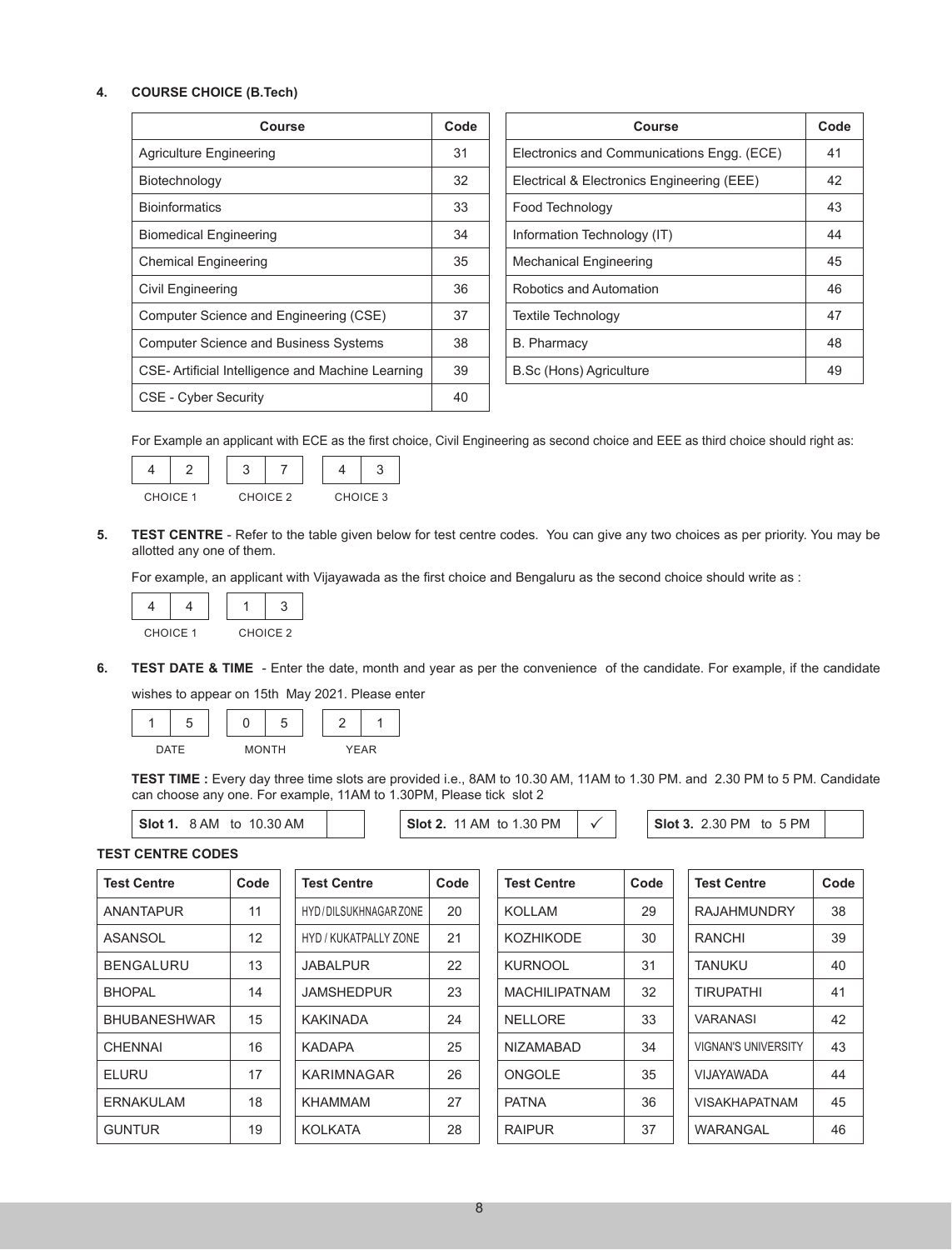**7. RELIGION :** Write the religion

**8. CATEGORY :** Tick Mark the appropriate box only.



**9. NAME OF THE PARENT / GUARDIAN :** Write the name of your parent or guardian.

 For example : Mr. CH. GOVINDA RAO should be written as

|  |  |  |  | ___ |  |  |  |  |  |  |  |  |  |  |  |  |  |  |  |  |  |  |  |
|--|--|--|--|-----|--|--|--|--|--|--|--|--|--|--|--|--|--|--|--|--|--|--|--|
|--|--|--|--|-----|--|--|--|--|--|--|--|--|--|--|--|--|--|--|--|--|--|--|--|

**10. ADDRESS FOR CORRESPONDENCE** - Write the complete postal address including PIN CODE to which communications are to be sent. Also write the telephone number with STD code and e-mail if any.

 For example the address is :

 PLOT NO. 38, PHASE III

 SECTOR 6, M V P COLONY

 VISHAKHAPATNAM - 530017. ANDHRA PRADESH

## **ADDRESS FOR CORRESPONDENCE (DO NOT REPEAT NAME)**

#### **DOOR / HOUSE NO.**

| P                            |   | $\circ$                      | т              |              | N            | $\circ$        |              | 3            | 8 |   | P | H             | A                        | S | E                    |             |                  |            |             |             |                     |                |
|------------------------------|---|------------------------------|----------------|--------------|--------------|----------------|--------------|--------------|---|---|---|---------------|--------------------------|---|----------------------|-------------|------------------|------------|-------------|-------------|---------------------|----------------|
| <b>STREET NAME</b>           |   |                              |                |              |              |                |              |              |   |   |   |               | <b>LOCALITY / MANDAL</b> |   |                      |             |                  |            |             |             |                     |                |
| S                            | Ε | C                            | т              | O            | $\mathsf{R}$ | $\blacksquare$ | 6            |              |   |   |   | M             | $\vee$                   | P |                      | C           | O                | L          | $\circ$     | N           | Y                   |                |
| <b>TOWN / CITY</b>           |   |                              |                |              |              |                |              |              |   |   |   |               |                          |   |                      |             |                  |            |             |             |                     |                |
| $\vee$                       |   | S                            | A              | Κ            | H            | A              | P            | A            | T | N | A | M             |                          |   |                      |             |                  |            |             |             |                     |                |
| <b>DISTRICT</b>              |   |                              |                |              |              |                |              |              |   |   |   |               |                          |   |                      |             | <b>PIN CODE</b>  |            |             |             |                     |                |
| $\vee$                       |   | S                            | $\overline{A}$ | K            | H            | $\overline{A}$ | P            | A            | T | N | A | M             |                          |   |                      |             | 5                | 3          | $\mathbf 0$ | $\mathbf 0$ | 1                   | $\overline{7}$ |
| <b>STATE</b>                 |   |                              |                |              |              |                |              |              |   |   |   |               |                          |   | <b>MOBILE NUMBER</b> |             |                  |            |             |             |                     |                |
| A                            | N | D                            | H              | $\mathsf{R}$ | A            |                | $\mathsf{P}$ | $\mathsf{R}$ | A | D | E | $\mathbb S$   | Н                        | 9 | 9                    | $\mathbf 0$ | $\mathbf 0$<br>3 | $\sqrt{3}$ | 4           | 4           | $\overline{5}$<br>5 |                |
| <b>COLLEGE LAST ATTENDED</b> |   |                              |                |              |              |                |              |              |   |   |   |               |                          |   |                      |             |                  |            |             |             |                     |                |
|                              |   | <b>VIGNAN JUNIOR COLLEGE</b> |                |              |              |                |              |              |   |   |   |               |                          |   |                      |             |                  |            |             |             |                     |                |
| <b>CAMPUS</b>                |   |                              |                |              |              |                |              |              |   |   |   | <b>PLACE</b>  |                          |   |                      |             |                  |            |             |             |                     |                |
| PALAKALURU                   |   |                              |                |              |              |                |              |              |   |   |   | <b>GUNTUR</b> |                          |   |                      |             |                  |            |             |             |                     |                |

- **11. PHOTOGRAPH** Paste your recent passport size colour photograph (not older than three months) at appropriate place. Do not staple or pin the photograph.
- **12. APPLICATION FEE DETAILS:** Application can be obtained either by paying online or submission of DD.

 DEMAND DRAFT : DD amount Rs. 1200/- drawn in favour of Vignan University, payable at Guntur. Write your full name and address on the reverse of the DD.

**Apply-online** : Candidates can also apply online from the University website : www.vignan.ac.in through net banking / credit card / debit card and there is no need to send the copy of the application form by the applicant.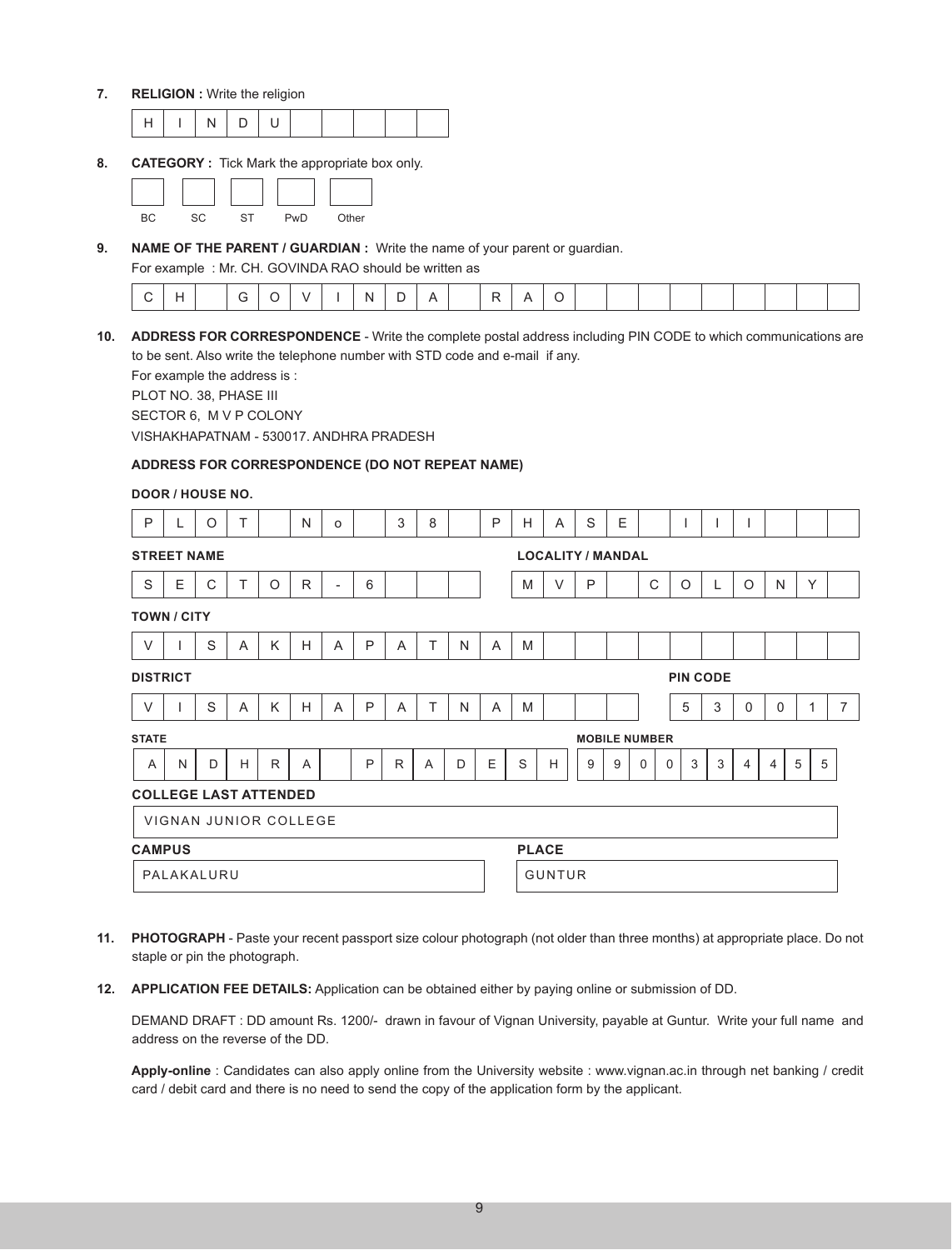**13. DECLARATION** - Candidate and the Parent / Guardian must sign with date the declaration to authenticate the information provided by them. Unsigned applications will not be accepted.

#### **ENVELOPE ADDRESSED TO:**

 Dean - Admissions Vignan's Deemed to be University Vadlamudi, Guntur - 522 213 (A.P) Ph : +91 863 2344777 / 78, Toll free No. 1800-425-2529

#### **RESERVATION POLICY :**

VFSTR strictly adhere to the reservation policy prescribed by Govt. of India and Andhra Pradesh State Government. In accordance with it 15% of the seats are reserved for scheduled castes (SC), and 7.5% of the seats are reserved for scheduled tribes (ST) and other 27% has been reserved for the other backward classes (OBC) comprising 49.5% reserved to OBC, SC & ST categories. In addition to this, 10% of the total intake in each programme will be reserved for Economically Weaker Sections (EWSs) from the academic year 2019-20 and the total reservations for OBC, SC, ST and EWSs will be 59.5% of the sanictioned strength in each programme. In each of these categories horizontal reservation is given for special categories viz., Physically Handicapped – PH (3%), Children of Armed Forces Personnel –CAP (2%), National Cadet Corps – NCC (1%), Sports and Games (½%). In addition, a reservation of 33 1/3% of seats is in favour of women candidates in each category (OC/SC/ST/ OBC). Reservation for women shall not be applicable if women candidates selected on merit in each category exceed 33 1/3%.

If there is any vacancy available in the seats that are allocated to fill via special categories of a particular reserved category, the opportunity will be passed to the candidates of that reserved category and then to the general candidates. All reservation category candidates are required to submit certificate in respect of their claims from the authorized officers as notified by the Government of India for the purpose from time to time.

In addition to that Reservation policy 10 seats are reserved under sports quota with 75% scholarship for 4 years of study who represented individual/track events at the state or university level. Another 10 seats are reserved with 50% scholarship for 4 years of study who represented individual/track events at the District level.

In each branch 60% of the seats are allotted for VSAT rankers, 20% of the seats to Inter merit/EAMCET rankers, 10% to JEE(mains)/(Adv) rankers and remaining 10% will be allocated in category B.

Relaxation in cut off percentage up to 10 % subject to minimum eligibility requirements and reservation of one seat in merit quota for the wards of Kashmir migrants as per the direction of MHRD, Govt. of India.

There is no relaxation on any criteria specified, whether it is in passing of the exams or graduating a course. The candidates admitted through the reservation policy subjected to the same criteria as the general candidates in terms of fee structure and graduation policy.

Students can be admitted in VFSTR in any course mentioned above, if he/she meets the eligibility criteria and pay the prescribed fee.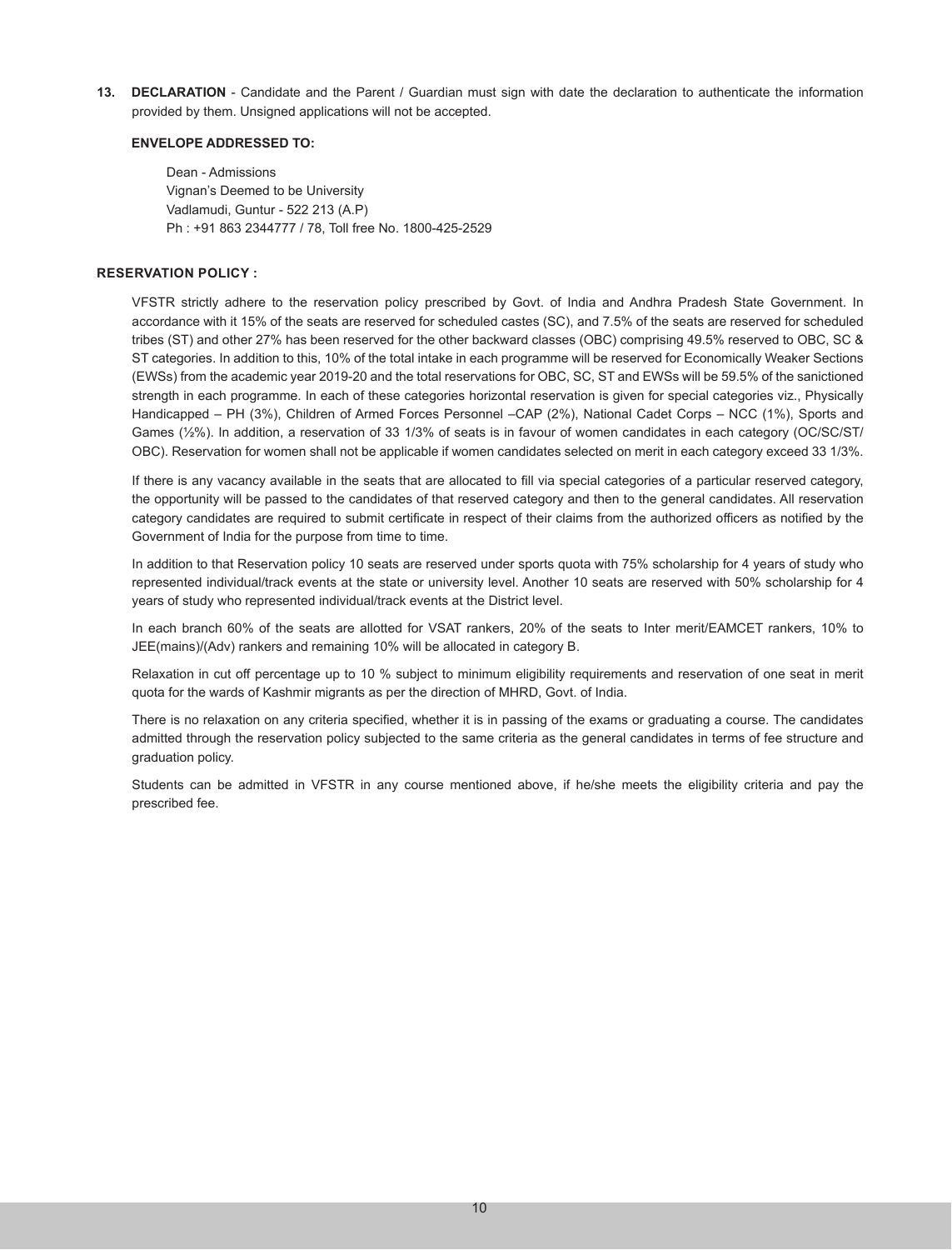# **SAMPLE APPLICATION FORM** APPLICATION NUMBER

PHOTOGRAPH

Paste your recent passport size colour photograph not older<br>than 3 months. Do not

| u<br>. .<br>ted<br>cred. |  |
|--------------------------|--|
|--------------------------|--|





## **READ DETAILED INSTRUCTIONS GIVEN SEPARATELY** than 3 months. Do not apple BEFORE FILLING THE APPLICATION FORM

| $\mathbf c$                   | н | Е | N            | N | А                            | M                | A               |              | P            | $\mathsf{R}$ | A               |   | S            | D                    | A  |          |          | R                    | A  | O      |                   |                           |                |
|-------------------------------|---|---|--------------|---|------------------------------|------------------|-----------------|--------------|--------------|--------------|-----------------|---|--------------|----------------------|----|----------|----------|----------------------|----|--------|-------------------|---------------------------|----------------|
|                               |   |   |              |   |                              |                  |                 |              |              |              |                 |   |              |                      |    |          |          |                      |    |        |                   |                           |                |
| <b>DATE OF BIRTH</b>          |   |   |              |   |                              |                  |                 | SEX (TICK)   |              |              |                 |   |              | <b>COURSE CHOICE</b> |    |          |          |                      |    |        |                   | Inter / +2 (group) (Tick) |                |
| 1                             | 7 | 0 | 8            |   | $\bf{0}$                     | 1                |                 |              |              | 3            | 9               |   | $\mathbf{3}$ | 7                    |    | 4        | $\bf{0}$ |                      |    | ✓      |                   |                           |                |
| <b>DATE</b>                   |   |   | <b>MONTH</b> |   | <b>YEAR</b>                  |                  |                 | MALEFEMALE   |              |              | <b>CHOICE 1</b> |   |              | CHOICE2              |    | CHOICE 3 |          |                      |    | M.P.C. |                   | Bi.P.C                    |                |
| <b>TEST CENTRE</b>            |   |   |              |   |                              | <b>TEST DATE</b> |                 |              |              |              |                 |   |              | <b>TEST TIME</b>     |    |          |          |                      |    |        |                   |                           |                |
| 4                             | 4 | 1 | 3            |   | $\mathbf{2}$                 | 5                | 0               | 5            |              | $\mathbf{2}$ | $\mathbf{2}$    |   | Slot 1       |                      |    |          |          | Slot <sub>2</sub>    |    |        | Slot <sub>3</sub> |                           |                |
| CHOICE 1                      |   |   | CHOICE 2     |   |                              | <b>DATE</b>      |                 | <b>MONTH</b> |              | <b>YEAR</b>  |                 |   |              | 8 AM to 10.30 AM     |    |          |          | 11 AM to 1.30 PM     |    |        |                   | 2.30 PM to 5 PM           |                |
| RELIGION                      |   |   |              |   |                              |                  |                 |              |              |              |                 |   |              |                      |    |          |          | CATEGORY (TICK)      |    |        |                   |                           |                |
| н                             | L | N | D            | U |                              |                  |                 |              |              |              |                 |   |              |                      |    |          |          |                      |    |        |                   |                           |                |
|                               |   |   |              |   |                              |                  |                 |              |              |              |                 |   |              |                      |    |          |          | BC                   | SC |        | <b>ST</b>         | PwD                       | Others         |
| NAME OF THE PARENT / GUARDIAN |   |   |              |   |                              |                  |                 |              |              |              |                 |   |              |                      |    |          |          |                      |    |        |                   |                           |                |
| C                             | н |   | G            | O | v                            |                  | N               | D            | A            |              | $\mathsf{R}$    |   | A            | $\mathbf 0$          |    |          |          |                      |    |        |                   |                           |                |
| ADDRESS FOR CORRESPONDENCE    |   |   |              |   |                              |                  |                 |              |              |              |                 |   |              |                      |    |          |          |                      |    |        |                   |                           |                |
| DOOR / HOUSE NO.              |   |   |              |   |                              |                  |                 |              |              |              |                 |   |              |                      |    |          |          |                      |    |        |                   |                           |                |
| P                             | L | O | Т            |   | N                            | O                |                 | 3            | 8            |              | P               |   | н            | A                    | S  | Е        |          |                      | J. |        |                   |                           |                |
| <b>STREET NAME</b>            |   |   |              |   |                              |                  |                 |              |              |              |                 |   |              | LOCALITY / MANDAL    |    |          |          |                      |    |        |                   |                           |                |
| S                             | Е | C | т            | O | $\mathsf{R}$                 |                  | $6\phantom{1}6$ |              |              |              |                 |   | M            | v                    | P  |          |          | C                    | O  | L      | O                 | N                         | Y              |
| TOWN / CITY                   |   |   |              |   |                              |                  |                 |              |              |              |                 |   |              |                      |    |          |          |                      |    |        |                   |                           |                |
| V                             | L | S | A            | K | н                            | A                | P               | A            | т            | N            | A               |   | M            |                      |    |          |          |                      |    |        |                   |                           |                |
| <b>DISTRICT</b>               |   |   |              |   |                              |                  |                 |              |              |              |                 |   |              |                      |    |          |          | PINCODE              |    |        |                   |                           |                |
| $\mathsf{V}$                  | L | S | A            | K | н                            | A                | P               | A            | т            | N            | A               |   | Μ            |                      |    |          |          | 5                    | 3  | 0      | 0                 | 1                         | $\overline{7}$ |
| <b>STATE</b>                  |   |   |              |   |                              |                  |                 |              |              |              |                 |   |              |                      |    |          |          | <b>MOBILE NUMBER</b> |    |        |                   |                           |                |
| A                             | N | υ | п,           | ĸ | A                            |                  | ۲               | ĸ            | $\mathbf{A}$ | υ            | ᄇ               | S |              | H,                   | A. | ¥.       | U.       | U                    | 3  | J.     | 4                 | 4                         | Ð<br>Ð         |
| COLLEGE LAST ATTENDED         |   |   |              |   |                              |                  |                 |              |              |              |                 |   |              |                      |    |          |          |                      |    |        |                   |                           |                |
|                               |   |   |              |   | <b>VIGNAN JUNIOR COLLEGE</b> |                  |                 |              |              |              |                 |   |              |                      |    |          |          |                      |    |        |                   |                           |                |
|                               |   |   |              |   |                              |                  |                 |              |              |              |                 |   |              |                      |    |          |          |                      |    |        |                   |                           |                |
| <b>■ CAMPUS</b>               |   |   |              |   |                              |                  |                 |              |              |              |                 |   | <b>PLACE</b> |                      |    |          |          |                      |    |        |                   |                           |                |

11